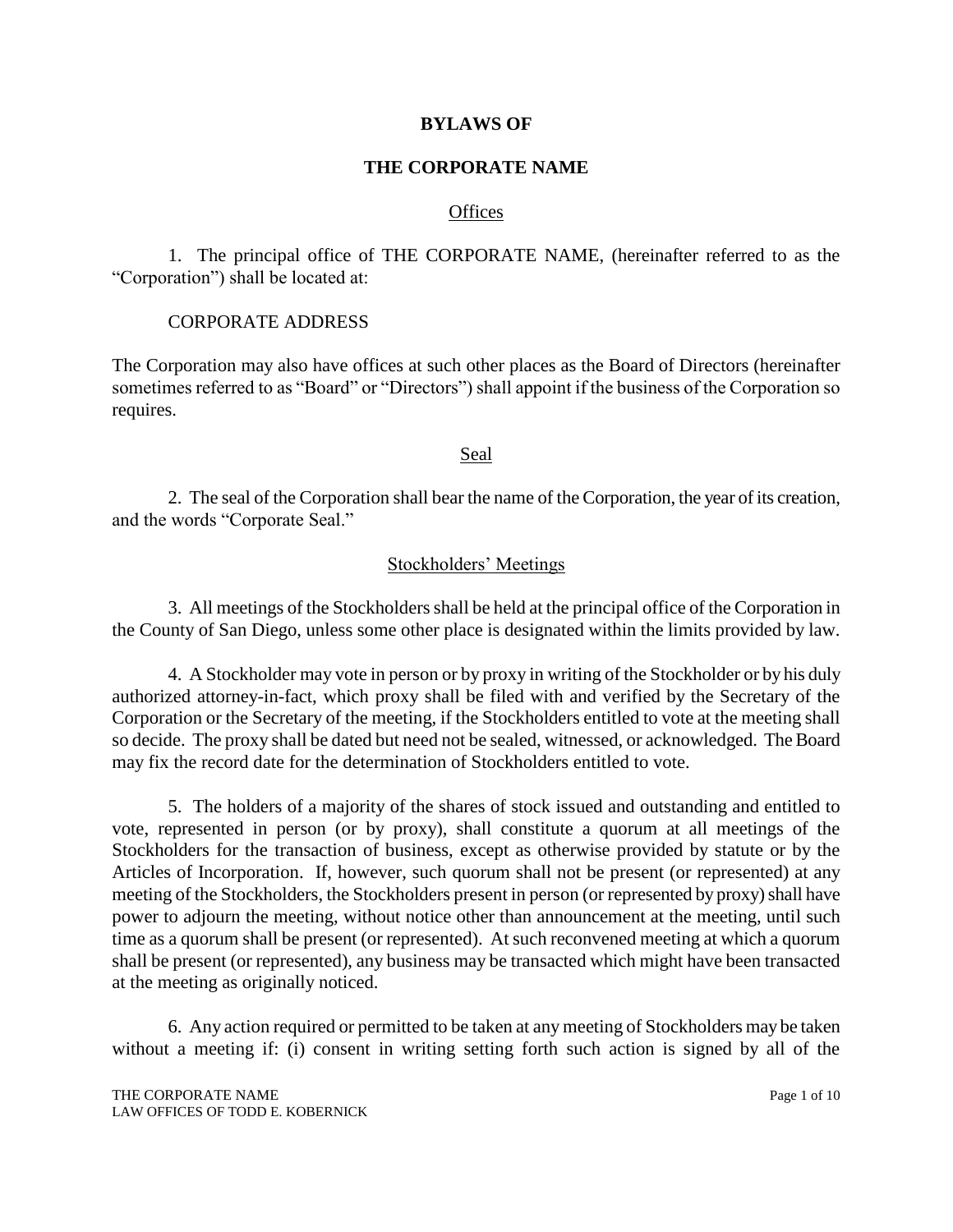Stockholders entitled to vote thereon; (ii) any of the Stockholders entitled to notice of a meeting, but not to vote at such meeting, have waived in writing any rights which they may have to dissent from such action; and (iii) such consent and/or waiver are filed with the records of the Corporation.

7. Voting upon all questions at all meetings of the Stockholders shall be by shares of stock, and not per capital, unless otherwise provided in the Articles of Incorporation.

8. If a quorum is present, the affirmative vote of a majority of the shares of stock (present/represented) at the meeting shall be the act of the Stockholders unless the vote of a greater number of shares of stock is required by law or the Articles of Incorporation.

9. The vote for the election of Directors and, upon the demand of any Stockholder, the vote upon any question before the meeting shall be by ballot.

# Annual Meeting and Order of Business

10. The first annual meeting of the Stockholders shall be held during the third (3rd) month of the corporate fiscal year or calendar year at the office of the Corporation in the County of San Diego unless a different place is designated by the Board of Directors. At the meeting, the Stockholders shall elect, by a plurality vote by ballot, a Board to serve for the ensuing year and until their successors are elected or chosen. Each Stockholder is entitled to one vote for each share of stock registered in his name on the twentieth (20th) day preceding the election, exclusive of the day of such election.

11. Written notice of the annual meeting shall be mailed to each Stockholder at his address as the same appears on the stock book of the Corporation, or, if no address is given therein, to the address of such Stockholder last known to the Secretary. Such notice shall be mailed at least ten (10) days prior to the meeting and shall state the place, date, and hour of the meeting.

12. At all meetings of Stockholders, any Stockholder present and entitled to vote (in person or by proxy) shall be entitled to require, by written request to the Chairman of the meeting, that the order of business shall be as follows:

(a) Organization.

(b) Proof of notice of meeting or of waivers thereof. (The certificate of the Secretary of the Corporation, or the affidavit of any other person who mailed or published the notice or caused the same to be mailed or published, shall be proof of service of notice.)

(c) Submission by the Secretary (or his delegate, if any shall have been appointed) of a list of Stockholders entitled to vote, in person or by proxy.

(d) If an annual meeting or a meeting called for that purpose, the reading of unapproved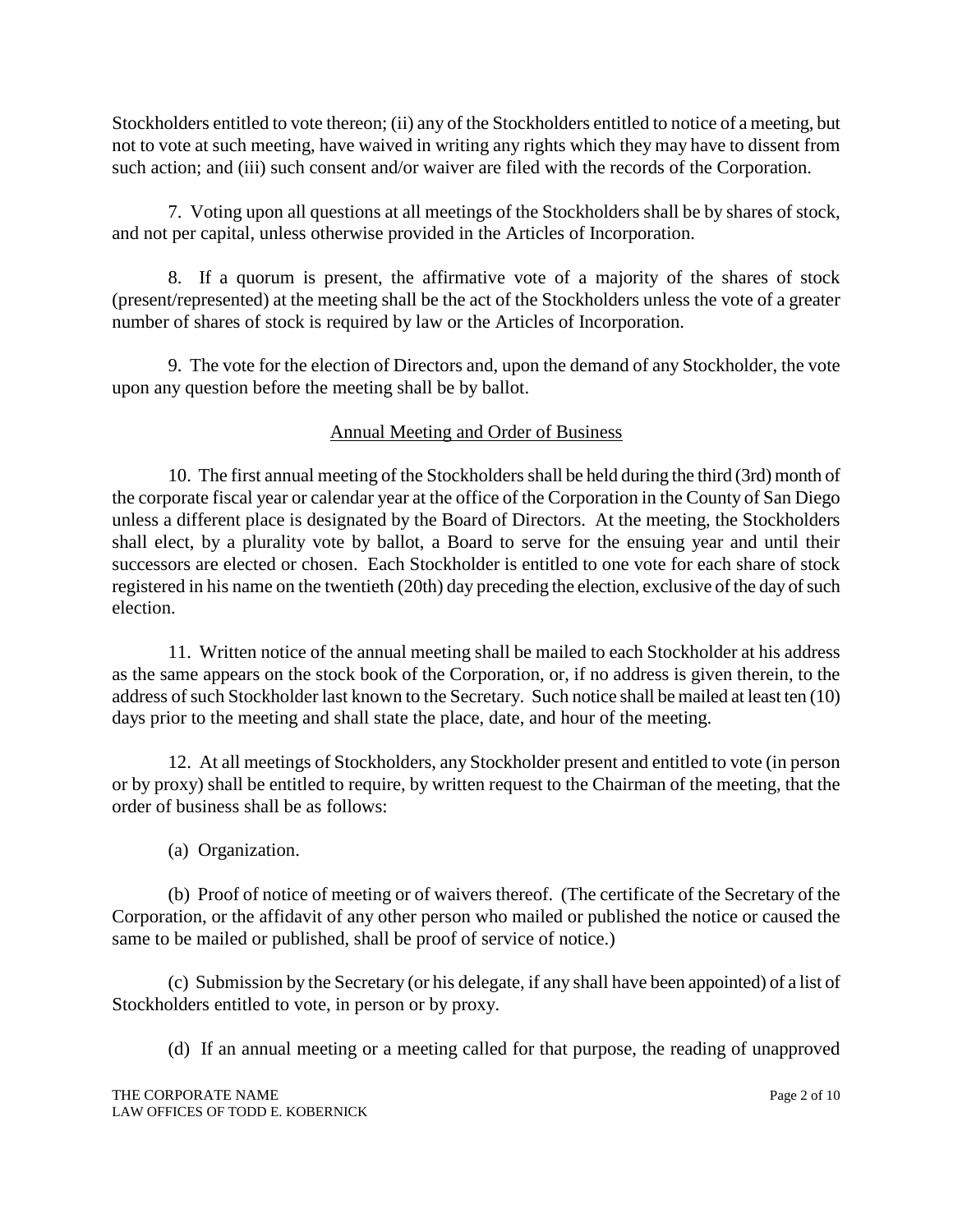minutes of preceding meetings and action taken thereon.

- (e) Reports.
- (f) If an annual meeting or a meeting called for that purpose, the election of Directors.
- (g) Unfinished business.
- (h) New business.
- (i) Adjournment.

# Special Meetings of Stockholders

13. Special meetings of the Stockholders may be called by the President at his request in writing, or by vote of a majority of the Board of Directors, or may be called by the Secretary upon the written request of the holders of not less than twenty-five percent (25%) of the outstanding voting stock.

14. Written notice of a special meeting shall be delivered not less than ten (10) and not more than fifty (50) days before the date of such meeting, exclusive of the day of delivery, unless otherwise required by law. Such notice may be delivered, either personally or by mail, to each Stockholder entitled to vote at such meeting. If notice is delivered by mail, it is to be delivered to the Stockholder's address last known to the Secretary. Such notice shall state the place, date, and hour of such meeting and the general nature of the business to be transacted.

# First Meeting of the Board After Election

15. After the election of the Directors, the newly elected Board shall meet at such place and time as shall be fixed by the vote of the Stockholders at the annual meeting for the purpose of organization and otherwise, and no notice of such meeting shall be necessary to the newly elected Directors in order to legally constitute the meeting, if a majority of the whole Board is actually present. The place and time of the first meeting of the Board may, however, be fixed by the written consent of all of the Directors.

16. At the first meeting after the election, the Board shall elect a President and, at its discretion, one or more Vice- Presidents.

17. The Board shall also appoint at such meeting a Secretary and a Chief Financial Officer who need not be members of the Board and who shall hold office at the pleasure of the Board but shall not be appointed for a term longer than one (1) year.

18. All such appointed Officers shall be subject to removal by resolution of the Board at any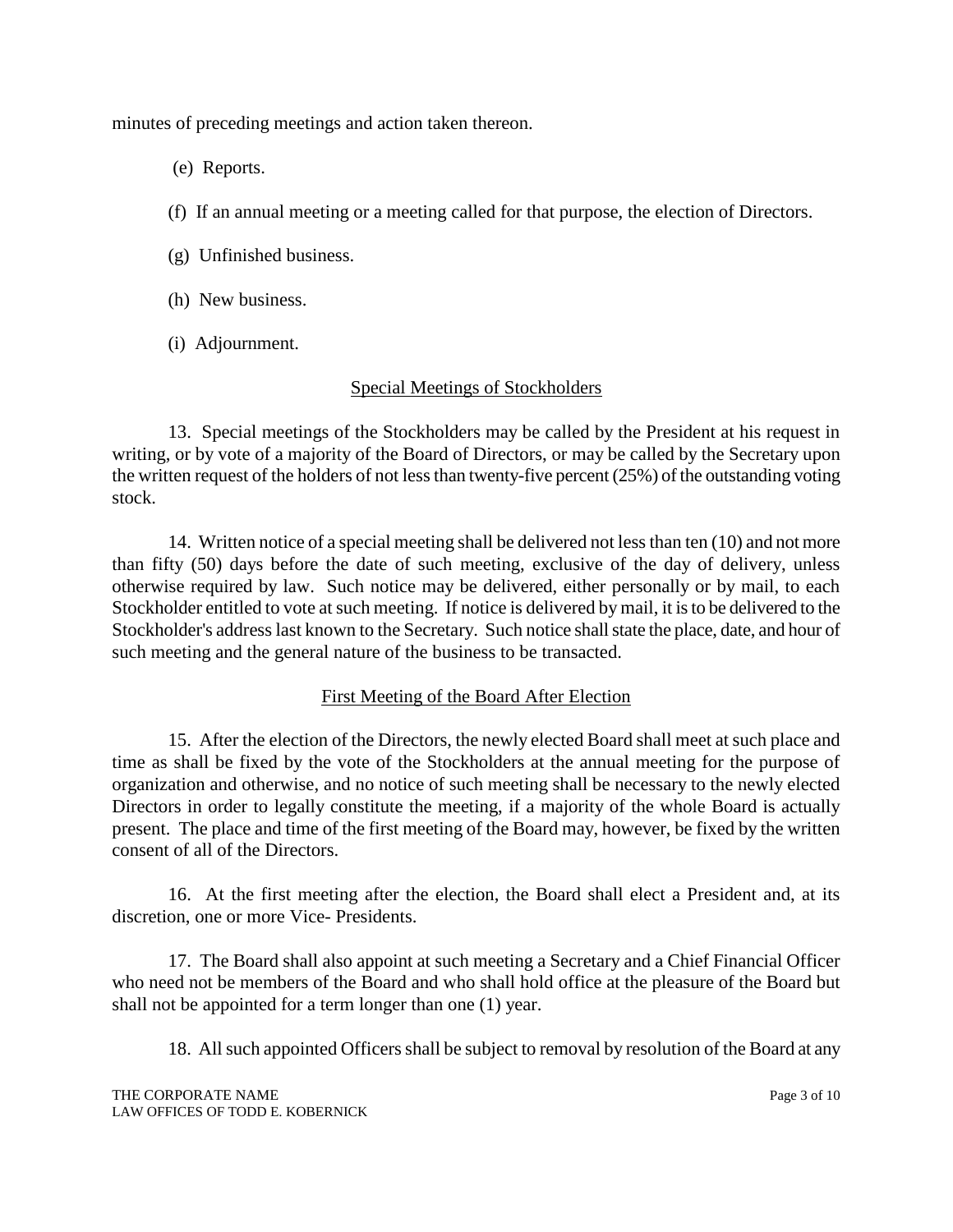time, with or without cause, provided that a majority of the whole Board shall vote in favor of such removal.

# Regular Meetings of the Board

19. Regular meetings of the Board of Directors shall be held without notice on the same day and subsequent to the annual meeting of Stockholders at the office of the Corporation.

# Special Meetings of the Board

20. Special meetings of the Board may be called by the President on two (2) days' notice to each Director, such notice to be made either personally or by wire; special meetings may be called in like manner and on like notice on the written request of any Director. With the written consent of a majority of the Directors, a shorter notice may be given.

# Quorum at Meetings of the Board

21. A majority of the Directors shall be necessary at all times to constitute a quorum for the transaction of any business. If a quorum is present, the affirmative vote of a majority of the Directors shall be deemed the act of the Board unless the vote of a greater number of Directors is required by law, the Articles of Incorporation, or these Bylaws.

22. Any action required or permitted to be taken at any meeting of the Board may be taken without a meeting if a written consent to such action is signed by all members of the Board and such consent is filed with the minutes of the Board.

# General Powers of the Board

23. The Board shall be charged with the control and management of the affairs, business, and properties of the Corporation. In addition to the powers and authorities expressly conferred herein, the Board may exercise all such powers of the Corporation and perform all such lawful acts as are not by statute, or by these Bylaws, directed or required to be exercised or done by the Stockholders. A Director need not be a Stockholder.

24. The Board may adopt such rules and regulations for the conduct of its meetings as it may deem proper so long as such action is not inconsistent with the laws of the State of California, the Articles of Incorporation, or these Bylaws.

# Specific Powers of the Board

25. Without prejudice to the general powers conferred by the last preceding clause and the other powers conferred by the Articles of Incorporation and these Bylaws, it is hereby expressly declared that the Board shall have the following powers: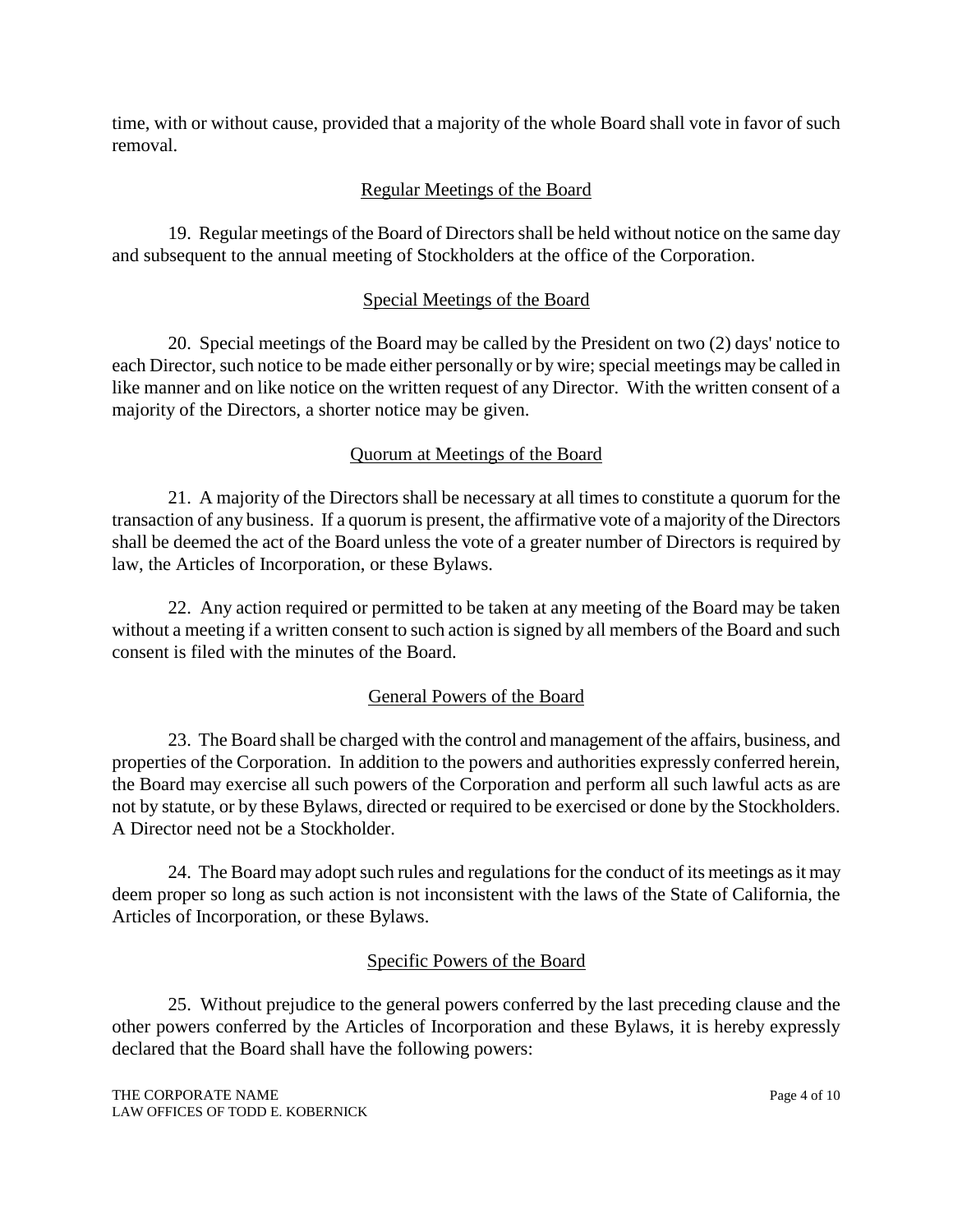First: To adopt and amend rules and regulations, not inconsistent with these Bylaws, for the management of the Corporation's business and affairs.

Second: To purchase or otherwise acquire for the Corporation any property, rights, or privileges which the Corporation is authorized to acquire, at such price and on such terms and conditions and for such consideration as the Board shall, in its discretion, deem appropriate.

Third: At its discretion, to pay for any property or rights acquired by the Corporation, either wholly or partly in money or in stocks, bonds, debentures, or other securities of the Corporation.

Fourth: To create, make, and issue mortgages, bonds, deeds of trust, trust agreements, and negotiable or transferable instruments and securities, secured by mortgage or otherwise, and to perform every other act necessary to effectuate the same.

Fifth: To appoint and, at its discretion, remove or suspend such subordinate Officers, agents, or servants, permanently or temporarily, as it may deem appropriate, and to determine their duties and specify their salaries or emoluments, and to require security in such instances and in such amounts as the Board deems appropriate.

Sixth: To confer upon any appointed Officer of the Corporation, by resolution, the power to choose, remove, or suspend such subordinate Officers, agents, or servants.

Seventh: To determine who shall be authorized on the Corporation's behalf to sign bills, notes, receipts, acceptances, endorsements, checks, releases, contracts, and documents.

### Number and Qualification of Directors

26. If the Corporation has one shareholder, then the number of directors shall be one. If the number of shareholders is two, then the minimum number of directors shall be two and will not exceed three. If there are three or more shareholders of the Corporation, then the minimum number of directors shall be three and the maximum number of directors shall not exceed five. The precise number of directors is to be fixed, within the limits specified herein, by approval of the Board or the Shareholders in the manner provided in the Bylaws. The number of Directors may be increased or decreased by a majority vote of the Stockholders. The Directors, other than the first Board of Directors, shall be elected at the annual meeting of the Stockholders, and each Director elected shall serve until the next succeeding annual meeting and until his successor shall have been elected and qualified. The first Board of Directors shall hold office until the first annual meeting of Stockholders.

27. At any special meeting of the Stockholders called in the manner provided for in Paragraphs 13 and 14 of these Bylaws, the Stockholders, by a vote of a majority of all shares of stock outstanding and entitled to vote, may remove, with or without cause, any Director or Directors from office and may elect a successor or successors to fill any resulting vacancies for the remainder of his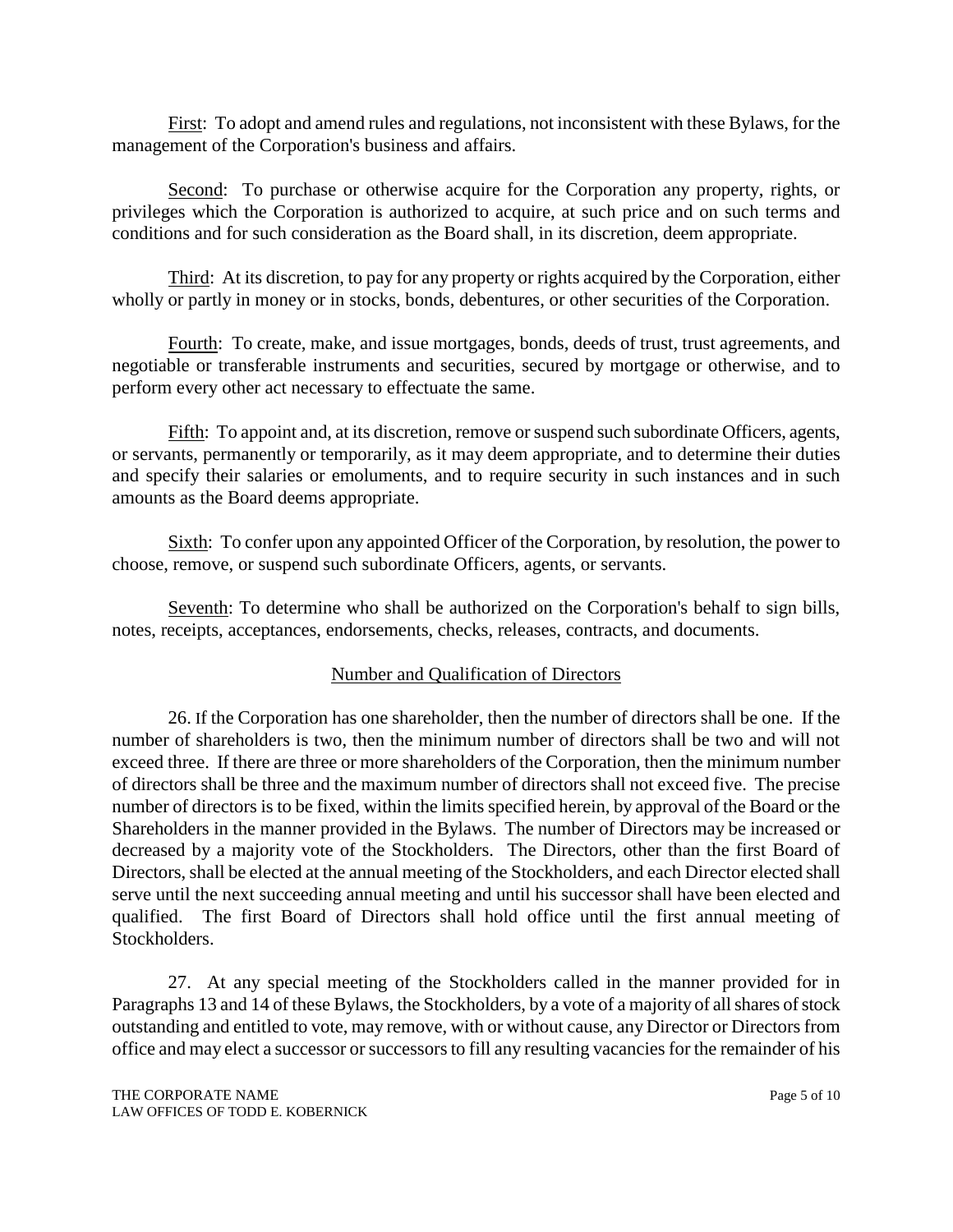or her terms.

#### Compensation of Directors

28. No Director shall receive any salary or compensation for his services as a Director except as may be approved by the Board.

#### **Officers**

29. The Officers of the Corporation shall be chosen by a majority vote of the Board. The Officers shall be a President, a Secretary, and a Chief Financial Officer. The Board may, in accordance with the procedures described in these Bylaws, appoint such other Officers as are necessary to transact the business of the Corporation. The Board may provide that any two (2) or more offices may be held by the same person.

### President

30. The President shall be the chief Executive Officer of the Corporation and shall preside at all meetings of the Stockholders and Board; shall see that all orders and resolutions of the Board are effectuated; shall execute under the seal of the Corporation all bonds, mortgages, and other contracts requiring a seal; shall keep in safe custody the seal of the Corporation, and, when authorized by the Board, affix that seal to any instrument requiring the same, and the seal when so affixed shall be attested by the signature of the Secretary or Chief Financial Officer.

31. The President shall have general superintendent and direction of all of the other Officers of the Corporation and shall see that their duties are properly performed.

32. The President shall submit a report of the operations of the Corporation for the fiscal year to the Directors at their regular meeting, and to the Stockholders at the annual meeting, and from time to time shall report to the members of the Board of Directors all matters within the President's knowledge which the interests of the Corporation may require them to know.

33. The President shall be ex-officio a member of all standing committees, shall have the general powers and duties of the President of a corporation, and shall perform such other duties as the Board may direct.

#### Secretary

34. The Secretary shall keep minutes of all meetings of the Stockholders and Board; shall be ex-officio Secretary of the Board; shall attend all session of the Board, act as clerk thereof, record all votes and the minutes of all proceedings in a book to be kept for that purpose, and perform like duties for standing committees when required; shall give, or cause to be given, notice of all meetings of the Stockholders of the Corporation and of the Board; shall maintain at all times in the principal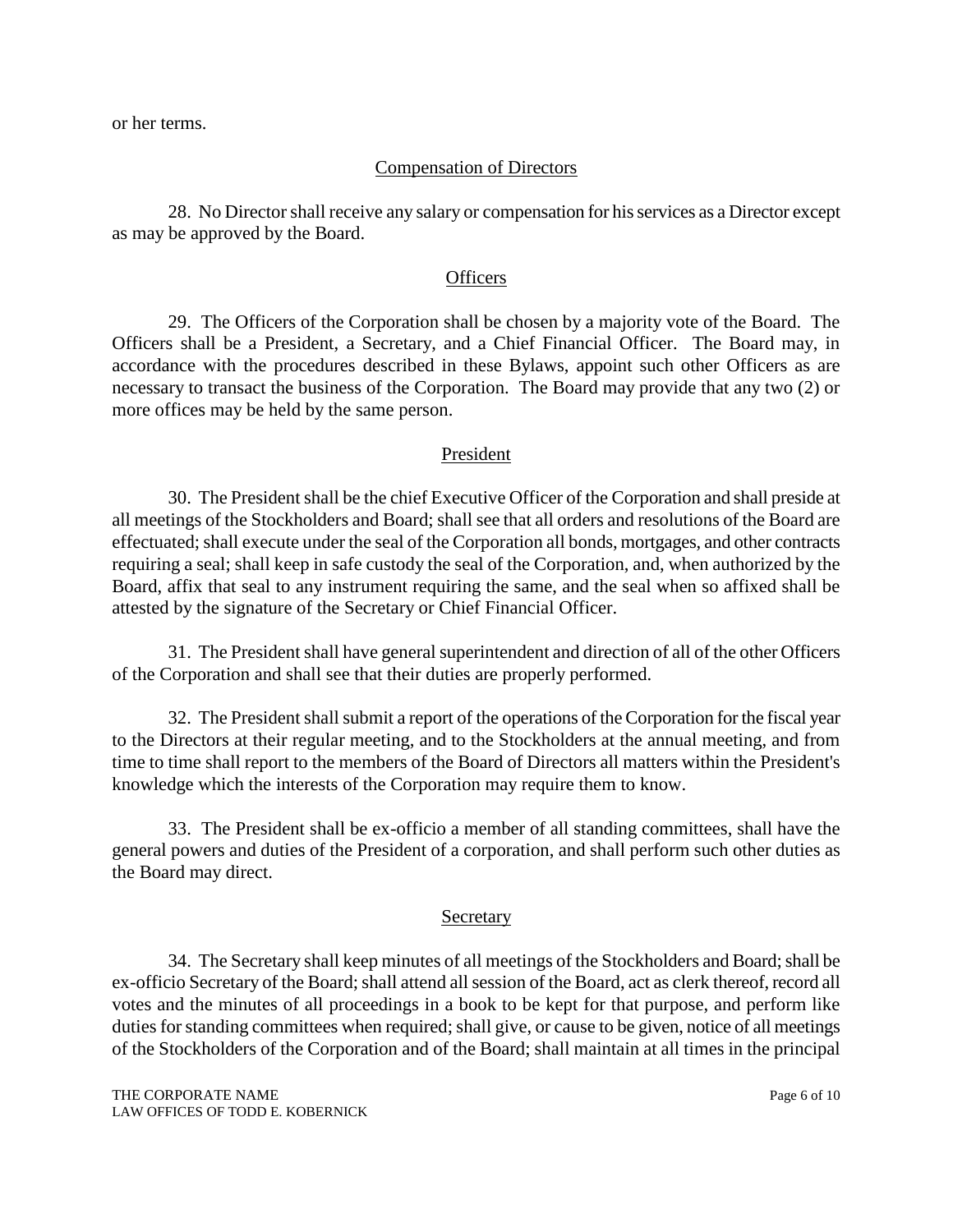office of the Corporation at least one (1) copy of the Bylaws with all amendments to date; shall make the Bylaws, the annual statement of the affairs of the Corporation, and any voting trust agreement on file at the office of the Corporation available for inspection by any Officer, Director, or Stockholder during reasonable business hours; and shall perform such other duties as may be prescribed by the Board or the President.

## Chief Financial Officer

35. The Chief Financial Officer shall have custody of the corporate funds and securities; shall keep full and accurate accounts of receipts and disbursements in books belonging to the Corporation; and shall deposit all monies and other valuable effects in the name and to the credit of the Corporation in such depositories as may be designated by the Board.

36. The Chief Financial Officer shall disburse the funds of the Corporation as may be ordered by the Board, taking proper voucher for such disbursements, and shall render to the President and the Board, at its regular meetings or when the Board so requires, an account of all transactions conducted as Chief Financial Officer and of the financial condition of the Corporation.

37. If required by the Board, the Chief Financial Officer shall give the Corporation a bond for the faithful performance of the duties of that office in such sum and with such surety or sureties as shall be satisfactory to the Board. The Chief Financial Officer shall provide for restoration to the Corporation, in case of death, resignation, retirement, or removal from office, of all books, papers, vouchers, money, and other property of whatever kind in his possession or under is control belonging to the Corporation.

### Other Officers and Substitutes

38. The Assistant Financial Officer and Assistant Secretaries shall perform such duties as may be assigned to them by the Board or the President. The Board may, at any other time, designate any other person or persons, on behalf of the Corporation, to sign any contracts, deeds, notes, or other instruments in the place or stead of any of the Officers, and may designate any person to fill any one of said offices, temporarily or for any particular purpose; and any instruments so signed in accordance with a resolution of the Board shall be the valid act of this Corporation as fully as if executed by any regular Officer.

# Resignations

39. Any Director or Officer may resign his office at any time, such resignation to be made in writing and to take effect from the time the same is received by the Corporation, unless some time is specified in the resignation, and then from that date. The acceptance of a resignation shall not be necessary to make it effective.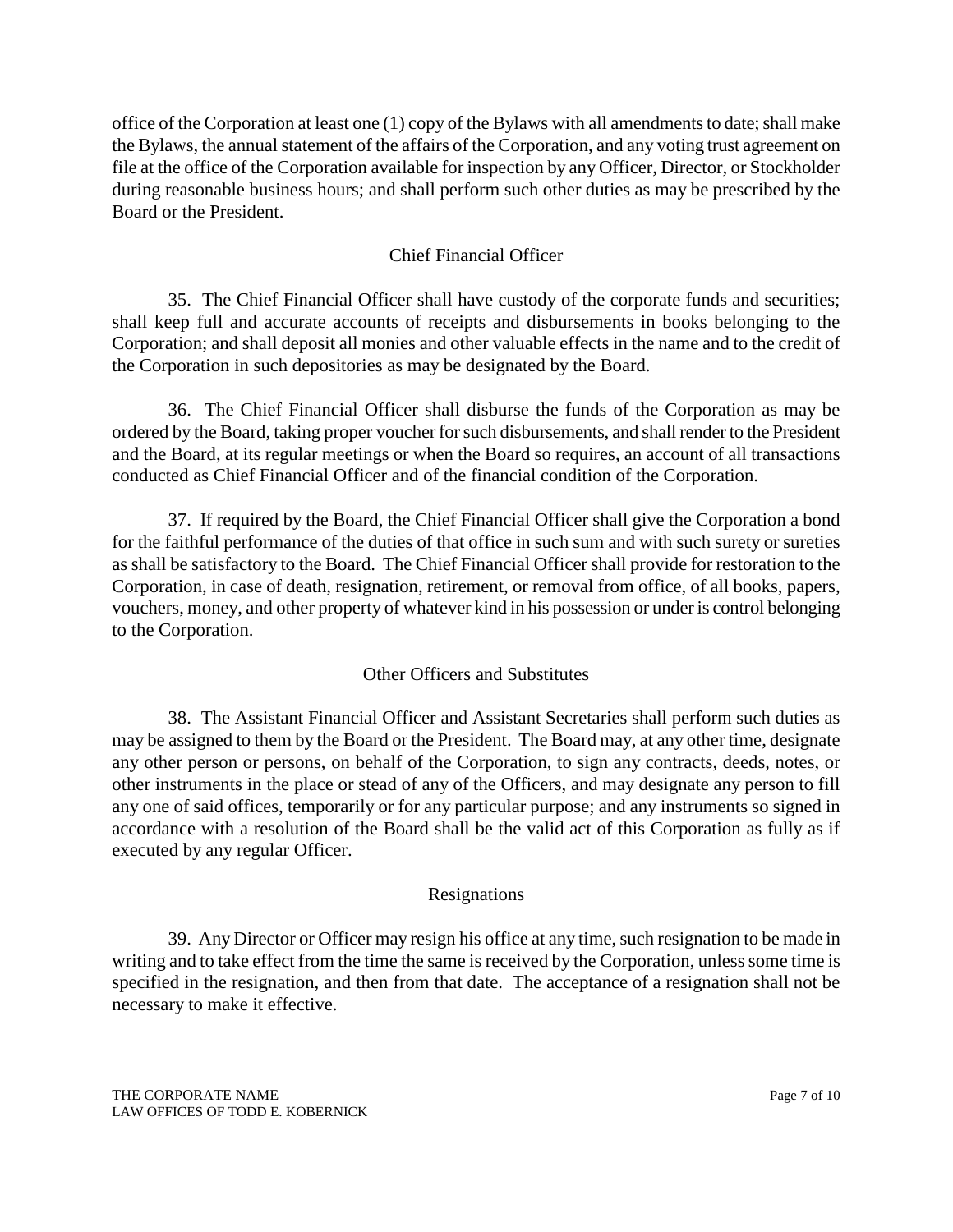### Vacancies

40. If the office of any Director becomes vacant for any reason (including an increase in the number of Directors), the remaining Directors, although less than a quorum, by a majority vote, may choose a successor or successors who shall hold office for the unexpired term. If the office of President, Secretary, or Chief Financial Officer becomes vacant for any reason, the Directors by majority vote, may choose a successor or successors who shall hold office for the unexpired term.

41. If the entire Board shall become vacant, any Stockholder may call a special meeting pursuant to the procedure contained in paragraphs 13 and 14, and Directors for the unexpired term may be elected at said special meeting in the manner provided for their election at annual meetings.

## Compensation of Officers

42. The salaries and other compensation of all Officers and agents of the Corporation shall be as fixed by the Board.

### Indemnification of Officers and Directors

43. The Corporation shall indemnify every Director or Officer, his heirs, executors, and administrators, against expenses reasonably incurred by him in connection with any action, suit, or proceedings to which he may be made a party by reason of his being, or having been, a Director or Officer of the Corporation, except in relation to matters as to which he shall be finally adjudged in such action, suit, or proceeding to be liable for gross negligence or misconduct; in the event of a settlement, indemnification shall be provided only in connection with such matters covered by the settlement as to which the Corporation is advised by counsel that the person to be indemnified did not commit such a breach of duty. The foregoing right of indemnification shall not be exclusive of other rights to which any other Officer or Director may be entitled.

# Dividends

44. Dividends on the capital stock of the Corporation, when earned, shall be declared at the discretion of the Board.

## Waiver of Directors' Annual Statement

45. The requirement that the Board present an annual report pursuant to Section 1501 of the California Corporations Code is hereby expressly waived.

### Certificate of Stock

46. Certificates of stock shall be signed by two (2) Officers, namely, the President and the Secretary or Assistant Secretary, and shall bear the seal of the Corporation.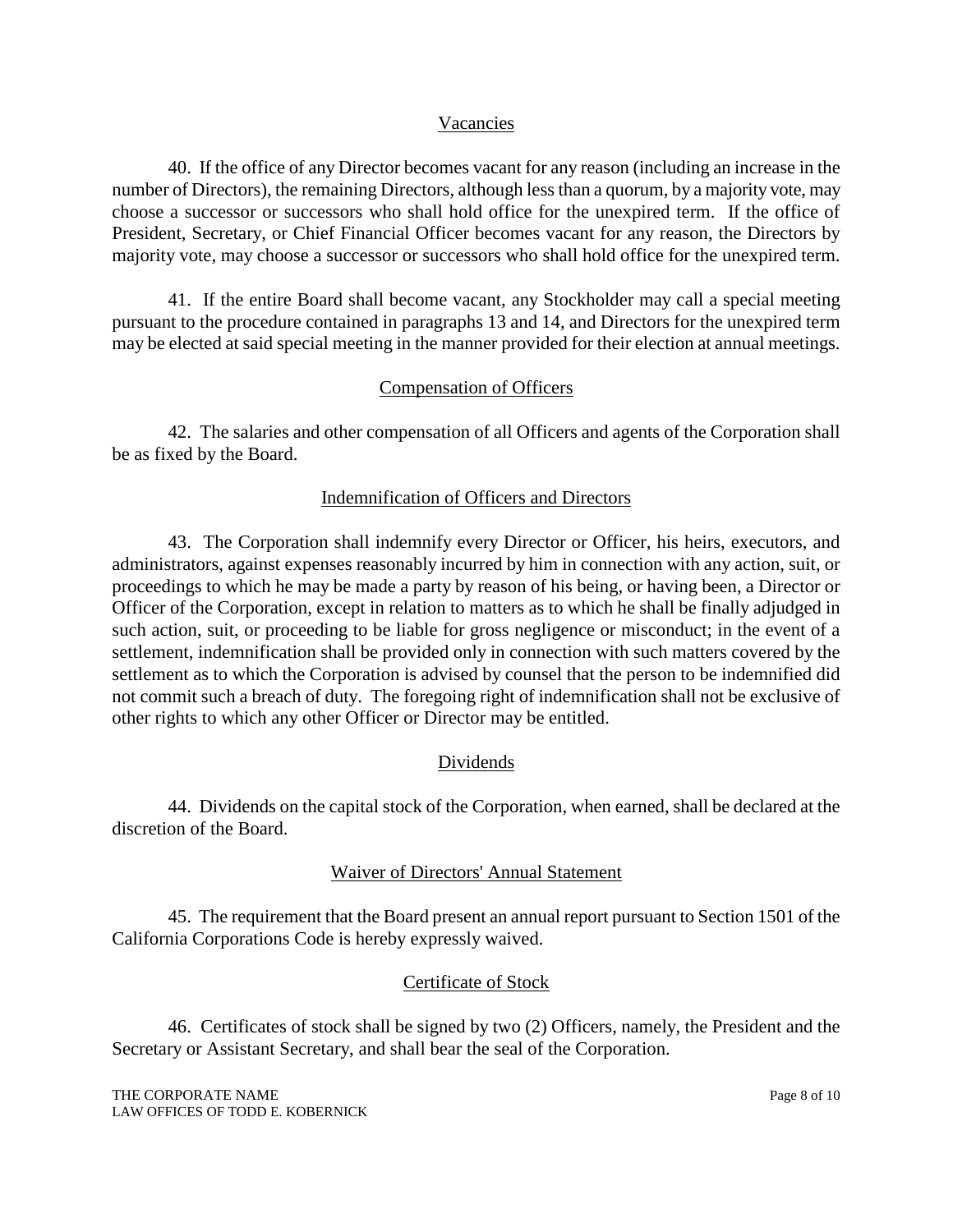# Loss of Certificate

47. Any person claiming a certificate of stock to be lost or destroyed shall make an affidavit or affirmation of that fact and advertise the same in such manner as the Board may require, and shall give the Corporation a bond of indemnity in a form and with one (1) or more sureties satisfactory to the Board, in at least double the value of such certificate, whereupon the proper Officer may issue a new certificate of the same tenure with the one alleged to be lost or destroyed, but always subject to the approval of the Board.

## Transfer

48. No transfers of stock shall be recognized or binding upon the Corporation until recorded on the books of the Corporation and until surrender and cancellation of the previously issued certificates for a like number of shares.

## Form of Certificates and Procedure

49. The Board shall have the power and authority to determine the form of stock certificate (except insofar as prescribed by law), and to make all such rules and regulations as they may deem expedient concerning the issue, transfer, and registration of said certificates, and to appoint one (1) or more transfer agents and/or registrars to countersign and register the same.

# Record Dates for Dividends and Stockholders' Meetings

50. The Board may fix a date, not exceeding twenty (20) days preceding (i) the date of any meeting of Stockholders, (ii) any dividend payment date, or (iii) any date for the allotment of rights, during which period the books of the Corporation shall be closed against transfers of stock, and for the determination of the Stockholders entitled to notice of, and to vote at, such meeting, or entitled to receive such dividends or rights, as the case may be. Only Stockholders of record on such date shall be entitled to notice of, and to vote at, such meeting, or to receive such dividends or rights, as the case may be. In the case of a meeting of Stockholders, the record date shall be fixed not less than ten (10) days prior to the date of the meeting.

### Notice

51. Whenever notice is required by statute or by these Bylaws to be given to the Stockholders, or the Directors, or any Officer of the Corporation, personal notice is not meant unless expressly stated and any notice so required shall be deemed to be sufficient if given by depositing the same in a post office box, properly stamped, addressed to each Stockholder, Director, or officer, and such notice shall be deemed to have been given at the time of such mailing, except where notice is required to be given at the time the same is delivered to the telegraph company.